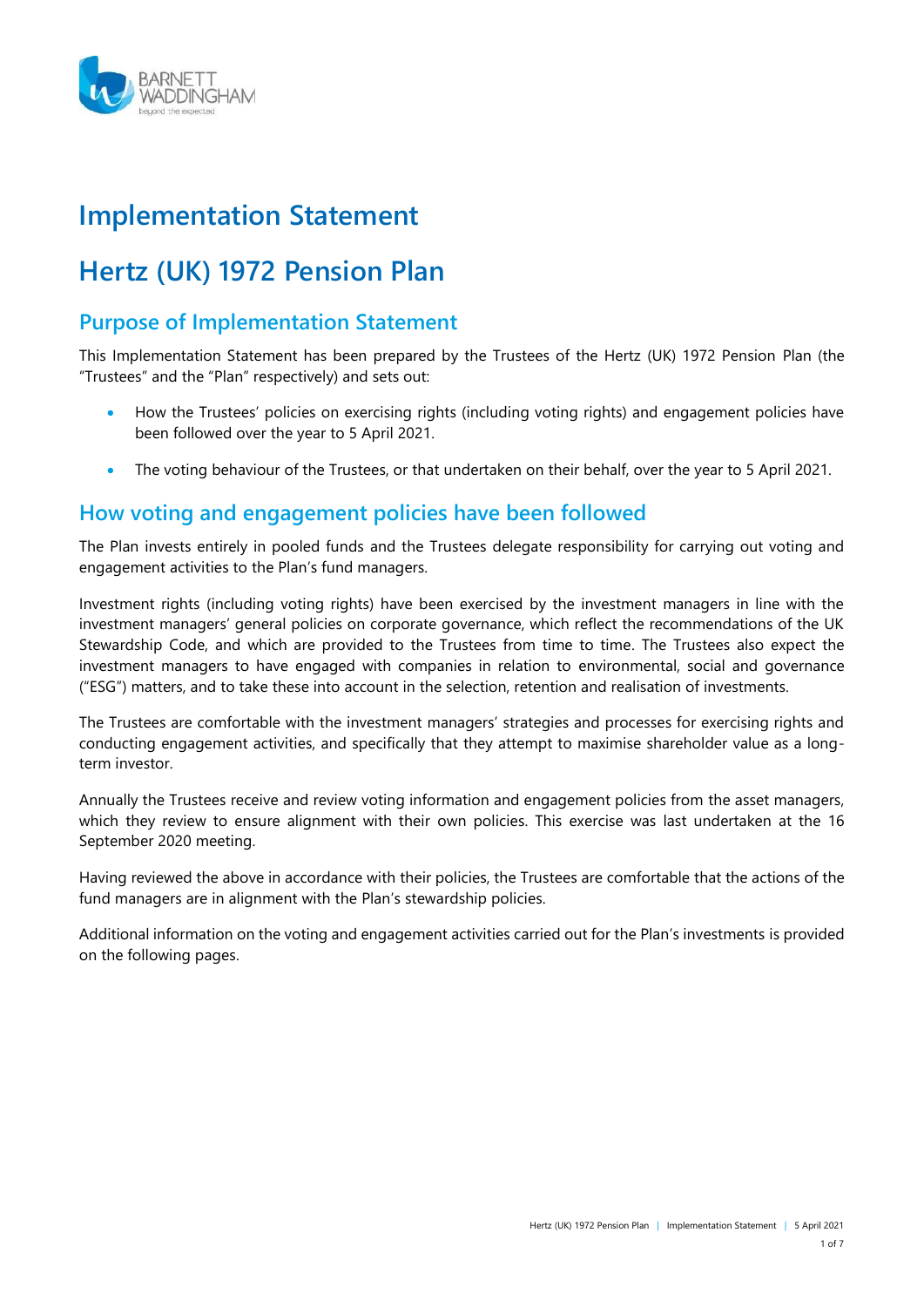

#### **Voting Data**

| <b>Manager</b>                                                                                                              | <b>Baillie Gifford</b>     | <b>State Street Global Advisors</b>                                                                                       |                                                                       |                                                                        |                                                                                |                                                                    |                                                                         |
|-----------------------------------------------------------------------------------------------------------------------------|----------------------------|---------------------------------------------------------------------------------------------------------------------------|-----------------------------------------------------------------------|------------------------------------------------------------------------|--------------------------------------------------------------------------------|--------------------------------------------------------------------|-------------------------------------------------------------------------|
| <b>Fund name</b>                                                                                                            | Diversified Growth<br>Fund | <b>UK ESG Screened</b><br>Index Equity Sub-<br>Fund                                                                       | Europe ex UK (50%<br>hedged) ESG<br>Screened Index Equity<br>Sub-Fund | North America (50%<br>hedged) ESG<br>Screened Index Equity<br>Sub-Fund | Asia Pacific ex Japan<br>(50% hedged) ESG<br>Screened Index Equity<br>Sub-Fund | Japan (50% hedged)<br><b>ESG Screened Index</b><br>Equity Sub-Fund | <b>Emerging Markets</b><br><b>ESG Screened Index</b><br>Equity Sub-Fund |
| <b>Structure</b>                                                                                                            |                            | Pooled                                                                                                                    |                                                                       |                                                                        |                                                                                |                                                                    |                                                                         |
| <b>Ability to influence</b><br>voting behaviour of<br>manager                                                               |                            | The pooled fund structure means that there is limited scope for the Trustees to influence the manager's voting behaviour. |                                                                       |                                                                        |                                                                                |                                                                    |                                                                         |
| <b>Number of company</b><br>meetings the manager<br>was eligible to vote at<br>over the year                                | 103                        | 740                                                                                                                       | 538                                                                   | 674                                                                    | 442                                                                            | 518                                                                | 3,310                                                                   |
| <b>Number of resolutions</b><br>the manager was eligible<br>to vote on over the year                                        | 925                        | 10,486                                                                                                                    | 9,178                                                                 | 8,377                                                                  | 3,104                                                                          | 6,233                                                              | 30,252                                                                  |
| Percentage of<br>resolutions the manager<br>voted on                                                                        | 96%                        | 100%                                                                                                                      | 99.6%                                                                 | 100%                                                                   | 100%                                                                           | 100%                                                               | 98%                                                                     |
| Percentage of<br>resolutions the manager<br>abstained from                                                                  | 1.2%                       | 0.6%                                                                                                                      | 0.5%                                                                  | 0.7%                                                                   | 0.6%                                                                           | 0.0%                                                               | 2.5%                                                                    |
| Percentage of<br>resolutions voted with<br>management, as a<br>percentage of the total<br>number of resolutions<br>voted on | 93.6%                      | 91.4%                                                                                                                     | 88.1%                                                                 | 90.4%                                                                  | 83.1%                                                                          | 91.6%                                                              | 83.0%                                                                   |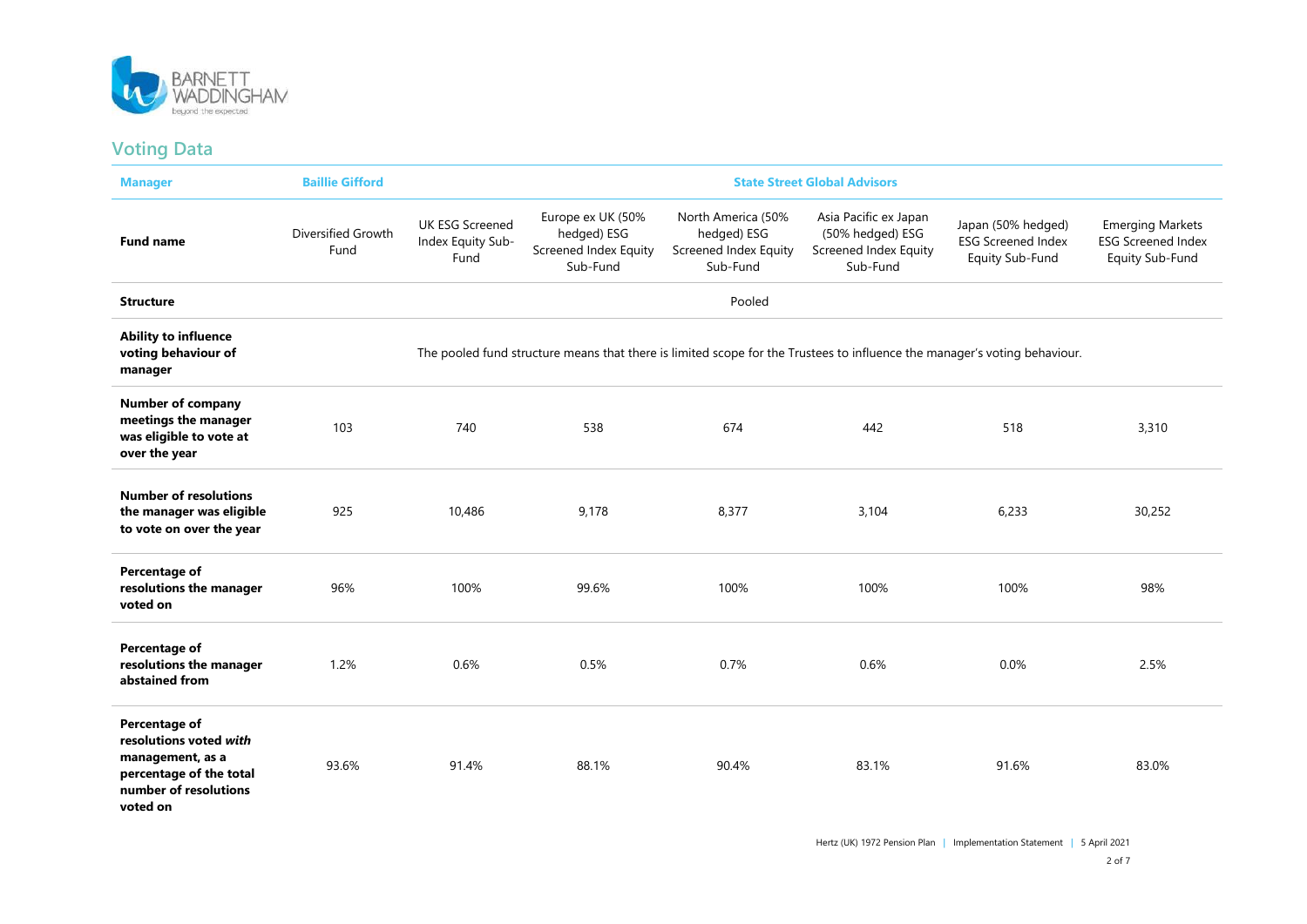

| <b>Manager</b>                                                                                                                        | <b>Baillie Gifford</b> | <b>State Street Global Advisors</b> |       |      |              |      |       |
|---------------------------------------------------------------------------------------------------------------------------------------|------------------------|-------------------------------------|-------|------|--------------|------|-------|
| <b>Percentage of</b><br>resolutions voted<br>against management, as<br>a percentage of the total<br>number of resolutions<br>voted on | 5.2%                   | 8.6%                                | 11.2% | 9.6% | 17.0%        | 8.4% | 15.4% |
| Percentage of<br>resolutions voted<br>contrary to the<br>recommendation of the<br>proxy advisor                                       | $n/a^*$                |                                     |       |      | Not Provided |      |       |

*Source: Fund Managers, covering the 12 month period to 31 March 2021.*

*Baillie Gifford do not delegate or outsource any of their stewardship activities or follow or rely upon their recommendations when deciding how to vote on investors' shares. They have noted that they vote in line with their in-house policy and not with the proxy voting advisers' policies.*

The proportion of resolutions that were voted on or abstained from may not sum to 100%. This can be due to rounding or how managers or local jurisdictions define abstentions or classify formal voting or abstentions as opposed to not returning a voting form or nominating a proxy.

There were no voting rights attached the other assets held by the Plan and therefore there is no voting information shown above for those assets.

Baillie Gifford employs Institutional Shareholder Services ("ISS") and Glass Lewis as its proxy voting advisors and State Street Global Advisors uses ISS. In addition to ISS, State Street Global Advisors has access to proxy research from a number of global and regional providers including Glass Lewis and the Institutional Voting Information Service.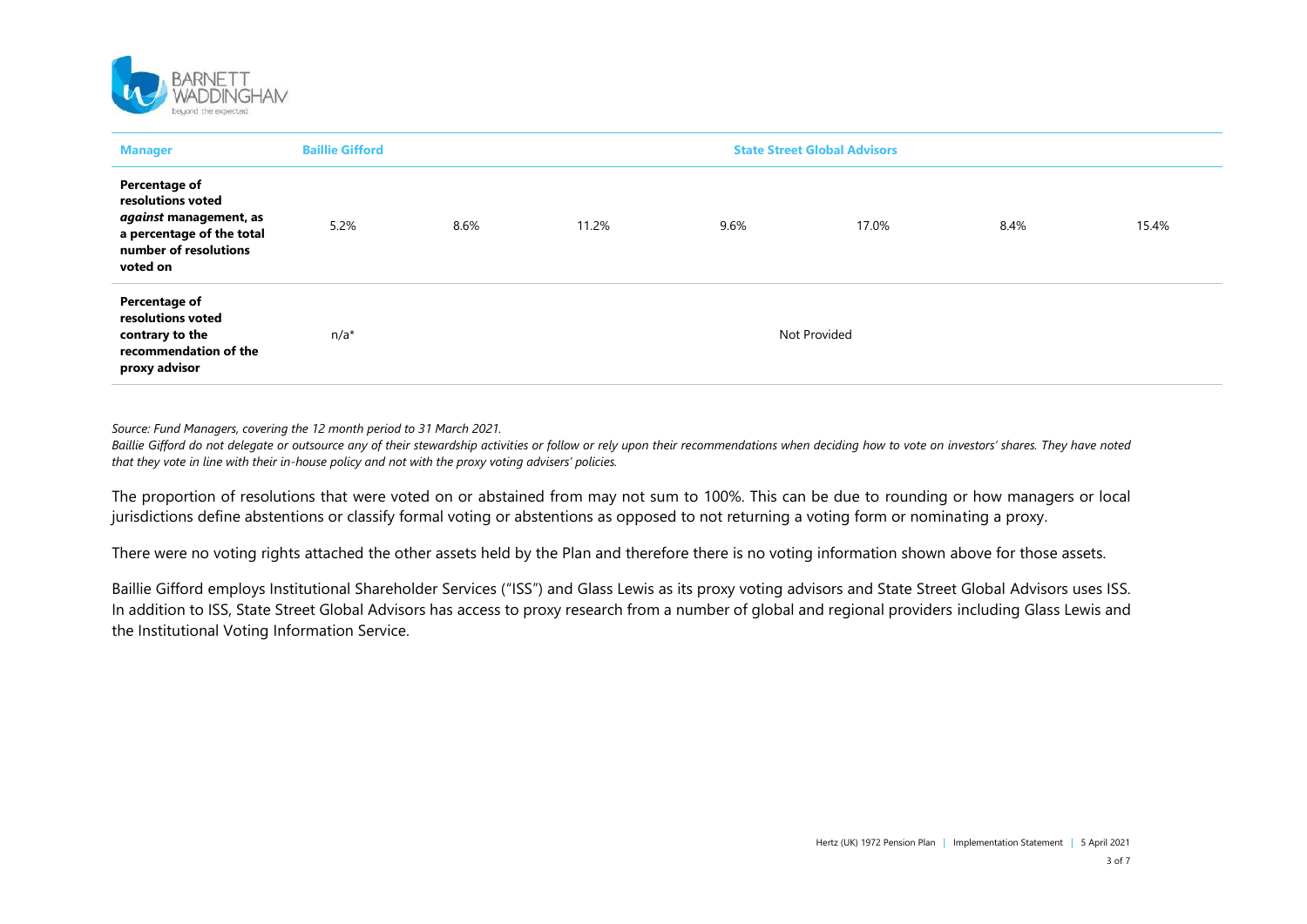

## **Significant votes**

We have relied on the investment manager(s) to define what a "significant vote" is. A summary of the data they have provided is set out below.

#### **Baillie Gifford, Diversified Growth Fund**

|                                                                                                                                  | Vote 1                                                                                                                                                                                                                                                                                                                                                                          | Vote 2                                                                                                                                                                                                                                                                                                                 | Vote 3                                                                                                                                                                                                                       |
|----------------------------------------------------------------------------------------------------------------------------------|---------------------------------------------------------------------------------------------------------------------------------------------------------------------------------------------------------------------------------------------------------------------------------------------------------------------------------------------------------------------------------|------------------------------------------------------------------------------------------------------------------------------------------------------------------------------------------------------------------------------------------------------------------------------------------------------------------------|------------------------------------------------------------------------------------------------------------------------------------------------------------------------------------------------------------------------------|
| Company name                                                                                                                     | Covivio REIT                                                                                                                                                                                                                                                                                                                                                                    | Gecina                                                                                                                                                                                                                                                                                                                 | <b>Ediston Property Investment</b><br>Company PLC                                                                                                                                                                            |
| Date of vote                                                                                                                     | 22/4/2020                                                                                                                                                                                                                                                                                                                                                                       | 23/4/2020                                                                                                                                                                                                                                                                                                              | 23/2/2021                                                                                                                                                                                                                    |
| <b>Approximate size of</b><br>fund's holding as at<br>the date of the vote<br>(as % of portfolio)                                | 0.45%                                                                                                                                                                                                                                                                                                                                                                           | 0.34%                                                                                                                                                                                                                                                                                                                  | 5.59%                                                                                                                                                                                                                        |
| <b>Summary of the</b><br>resolution                                                                                              | Remuneration - Policy                                                                                                                                                                                                                                                                                                                                                           | Incentive Plan                                                                                                                                                                                                                                                                                                         | Remuneration - Policy                                                                                                                                                                                                        |
| How the manager<br>voted                                                                                                         | Against                                                                                                                                                                                                                                                                                                                                                                         | Against                                                                                                                                                                                                                                                                                                                | Against                                                                                                                                                                                                                      |
| If the vote was<br>against management,<br>did the manager<br>communicate their<br>intent to the<br>company ahead of<br>the vote? | No                                                                                                                                                                                                                                                                                                                                                                              | Yes                                                                                                                                                                                                                                                                                                                    | No                                                                                                                                                                                                                           |
| <b>Rationale for the</b><br>voting decision                                                                                      | Baillie Gifford opposed five resolutions<br>regarding the current and proposed<br>long term incentive scheme because it<br>could lead to rewarding under-<br>performance                                                                                                                                                                                                        | Baillie Gifford opposed three<br>resolutions relating to<br>remuneration as they do not<br>believe there is sufficient alignment<br>between pay and performance.                                                                                                                                                       | Baillie Gifford opposed the<br>resolution to approve the<br>remuneration policy because<br>they are concerned that an<br>additional fee proposed for<br>the Senior Independent<br>Director could impact his<br>independence. |
| <b>Outcome of the vote</b>                                                                                                       | Pass                                                                                                                                                                                                                                                                                                                                                                            | Pass                                                                                                                                                                                                                                                                                                                   | Pass                                                                                                                                                                                                                         |
| <b>Implications of the</b><br>outcome                                                                                            | Following the AGM in 2020, Baillie<br>Gifford informed the company of their<br>voting decision and advised that they<br>expect more stretching performance<br>criteria to apply to long term incentives<br>going forward. Baillie Gifford are yet to<br>see improvements in the targets so will<br>continue dialogue with the company<br>and to take appropriate voting action. | Baillie Gifford have been opposing<br>remuneration policy at the<br>company since 2017 due to<br>concerns with the targets applied<br>to the restricted stock plan. They<br>are yet to see improvements in the<br>remuneration plan, but continue to<br>engage with the company to advise<br>on areas for improvement. | Baillie Gifford engaged with<br>the company on the issue<br>and will continue to take<br>voting action in relation to<br>the vote if concerns remain.                                                                        |
| Criteria on which the                                                                                                            |                                                                                                                                                                                                                                                                                                                                                                                 |                                                                                                                                                                                                                                                                                                                        |                                                                                                                                                                                                                              |

**vote is considered** 

**"significant"** 

The resolution is significant as the manager opposed the remuneration policy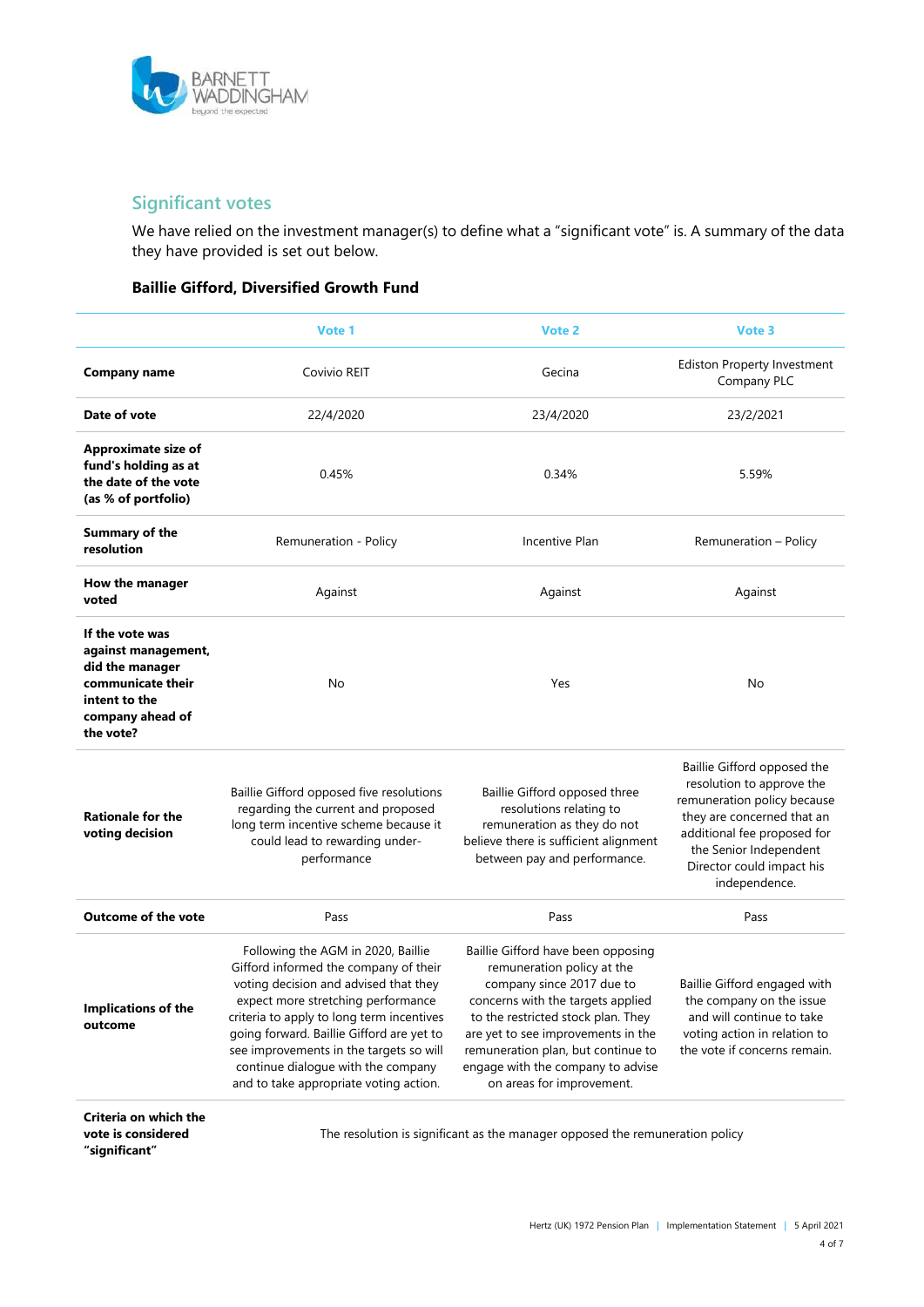

Data on significant votes was requested from State Street Global Advisors but was not provided in a usable format. The Trustees' investment consultant is liaising with the manager to improve delivery of the data in the future and we understand that the managers are working to improve their disclosures with intentions to better meet the Trustees' requirements from mid-2021.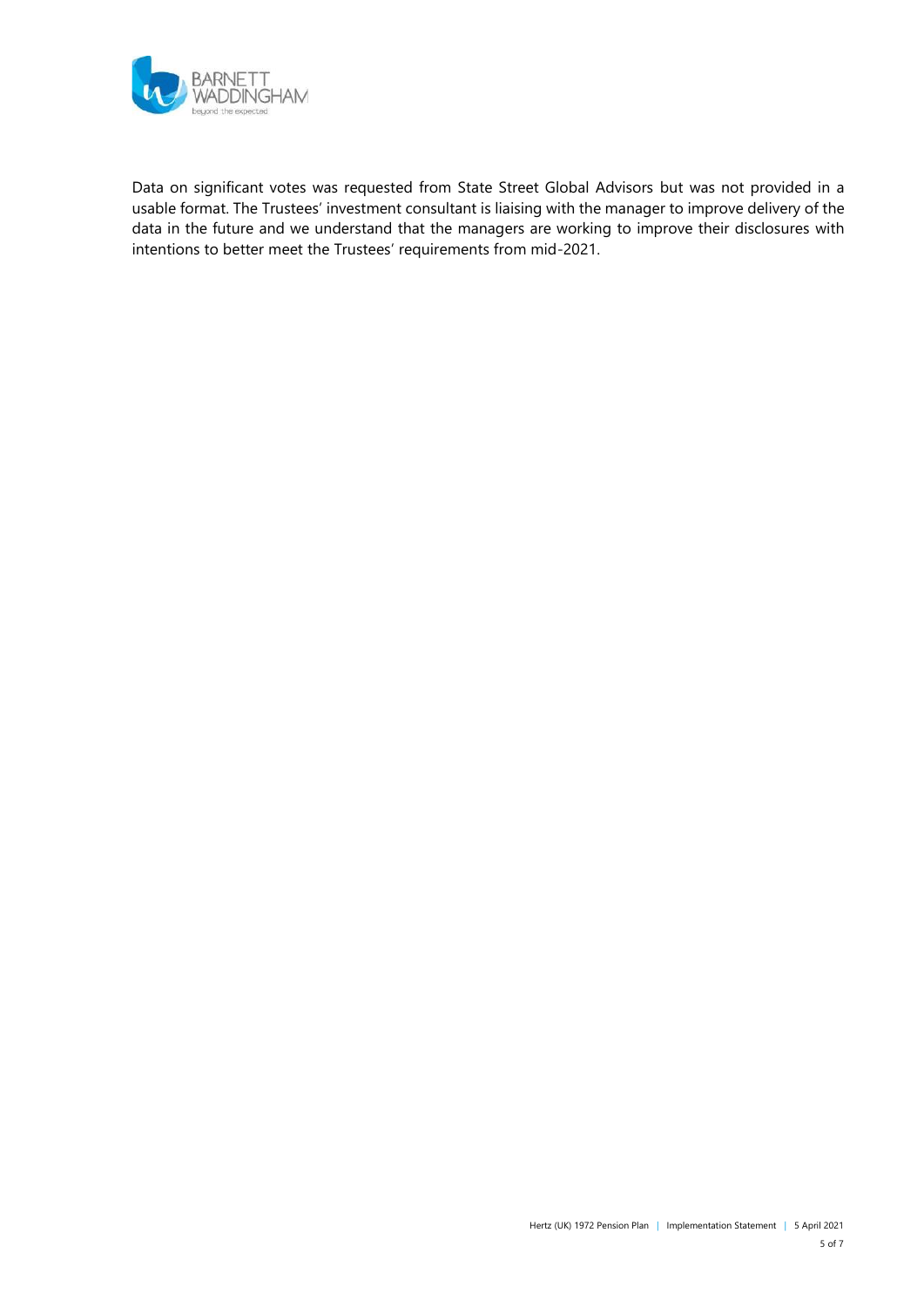

### **Fund level engagement**

| <b>Manager</b>                                                                                                               | <b>Baillie Gifford</b>  | <b>State Street Global</b><br><b>Advisors</b>                                                               | <b>CQS</b>              | Insight                                      |
|------------------------------------------------------------------------------------------------------------------------------|-------------------------|-------------------------------------------------------------------------------------------------------------|-------------------------|----------------------------------------------|
| <b>Fund name</b>                                                                                                             | Diversified Growth Fund | Passive Equity Funds and<br>the Sterling Non-Gilts<br><b>Bond All Stocks ESG</b><br>Screened Index Sub-Fund | Credit Multi Asset Fund | Maturing Buy & Maintain<br><b>Bond Funds</b> |
| Does the<br>manager<br>perform<br>engagement on<br>behalf of the<br>holdings of the<br>fund                                  | Yes                     | Yes                                                                                                         | Yes                     | Yes                                          |
| Has the<br>manager<br>engaged with<br>companies to<br>influence them<br>in relation to<br><b>ESG factors in</b><br>the year? | Yes                     | Yes                                                                                                         | Yes                     | Yes                                          |
| <b>Number of</b><br>engagements<br>undertaken on<br>behalf of the<br>holdings in this<br>fund in the year                    | 50                      | Data not provided                                                                                           | 179                     | $167*$                                       |
| Number of<br>engagements<br>undertaken at a<br>firm level in the<br>year                                                     | Data not provided       | 564                                                                                                         | 231                     | 1,218                                        |

**Examples of engagements undertaken with holdings in the fund**

chairman of John Laing Group to discuss the newly appointed CEO, the company's shift from renewables and the difficulties faced in previous projects and what the board has learnt from them. The chairman demonstrated a clear understanding of the importance of ESG and how this relates to individual projects. Baillie Gifford will continue to engage with the company in the future.

Baillie Gifford met the

At a firm level, SSgA have pledged to improve<br>gender diversity in diversity in corporate leadership roles and, since 2017, have sent letters to over 1,400 companies without a woman on the board. Since then 862 of those companies have appointed at least one woman to the board and SSgA have begun to vote against all members of the nominating committee if a company doesn't have at least one woman on the board and has not engaged with

CQS have engaged with one company, Logoplaste, to incorporate a new sustainability driven margin ratchet. They provided feedback to Logoplaste which enabled them to create the first institutional term loan with interest payments linked directly to ESG factors. CQS will continue to monitor any opportunities to bring together economic and sustainability objectives.

CQS have had discussions with First Quantum on

#### Maturing Buy & Maintain 2031-2035 fund

Insight engaged with TOTAL who were planning to issue transition bonds as part of their new ESG strategy. Insight fed back on the details provided by TOTAL on the ESG strategy, their aims and processes going forward. They will continue to monitor TOTAL's progress and assist in shaping the potential transition bonds.

Maturing Buy & Maintain 2021-2025 and 2026-2030 funds